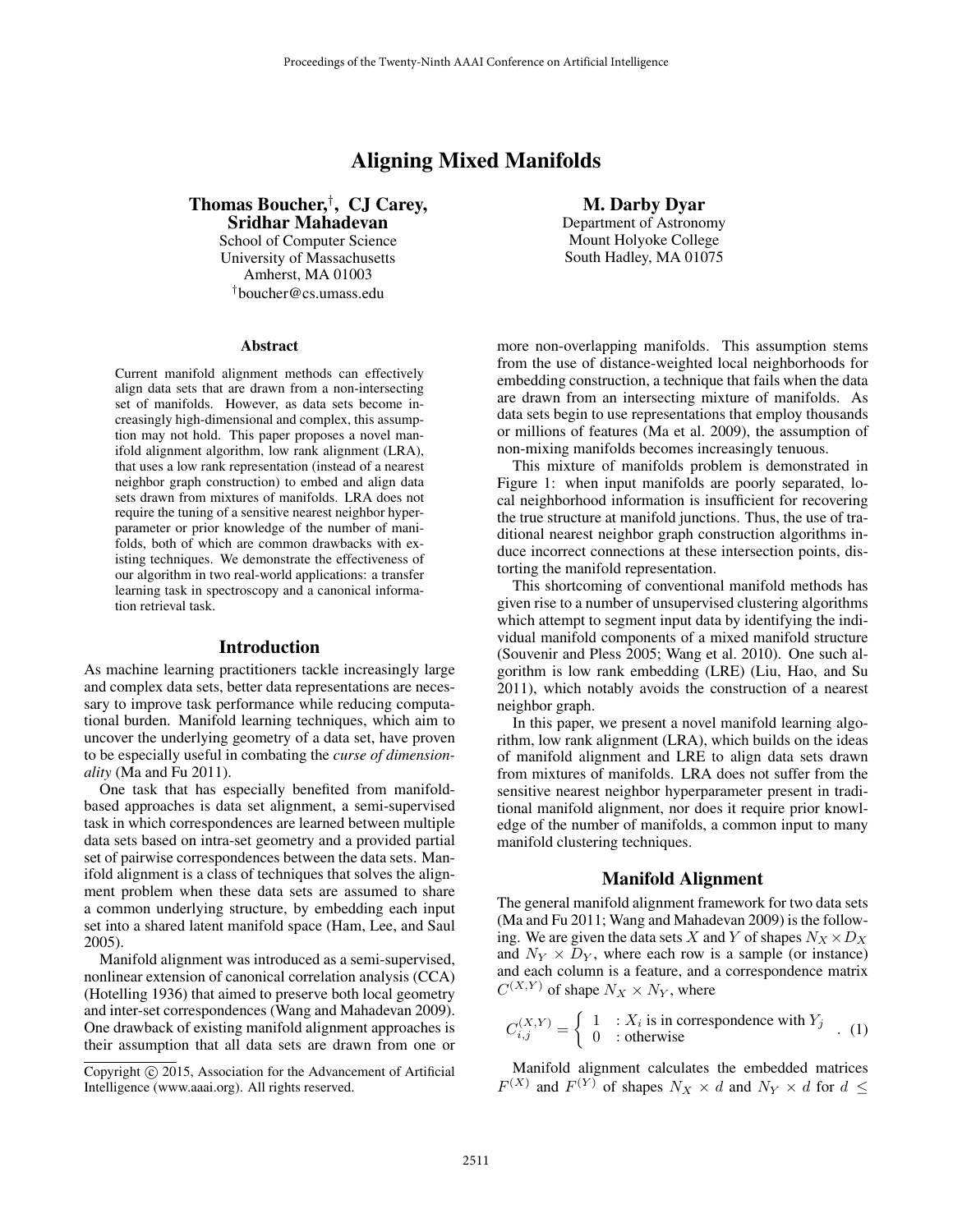

Figure 1: Types of manifold data.

 $min(D_X, D_Y)$  that are the embedded representation of X and Y in a shared, low-dimensional space. These embeddings aim to preserve both the intrinsic geometry within each data set and the sample correspondences among the data sets. More specifically, the embeddings minimize the loss function  $V$ ,

$$
\mathcal{V}\left(F^{(X)}, F^{(Y)}\right) = \frac{\mu}{2} \sum_{i=1}^{N_X} \sum_{j=1}^{N_Y} ||F_i^{(X)} - F_j^{(Y)}||_2^2 C_{i,j}^{(X,Y)} \n+ \frac{1-\mu}{2} \sum_{i,j=1}^{N_X} ||F_i^{(X)} - F_j^{(X)}||_2^2 W_{i,j}^{(X)} \n+ \frac{1-\mu}{2} \sum_{i,j=1}^{N_Y} ||F_i^{(Y)} - F_j^{(Y)}||_2^2 W_{i,j}^{(Y)},
$$
\n(2)

where N is the total number of samples  $N_X + N_Y$ ,  $\mu \in [0, 1]$ is the correspondence tuning parameter, and  $W^{(X)}, W^{(Y)}$ are the calculated similarity matrices of shapes  $N_X \times N_X$ and  $N_Y \times N_Y$ , such that

$$
W_{i,j}^{(X)} = \begin{cases} k(X_i, X_j) & \text{: } X_j \text{ is a neighbor of } X_i \\ 0 & \text{: otherwise} \end{cases}
$$
 (3)

for a given kernel function  $k(\cdot, \cdot)$ .  $W_{i,j}^{(Y)}$  is defined in the same fashion. Typically,  $k$  is set to be the nearest neighbor set member function or the heat kernel  $k(X_i, X_j) = \exp(-|X_i - X_j|^2).$ 

In the loss function of equation (2), the first term corresponds to the alignment error between corresponding samples in different data sets. The second and third terms correspond to the local reconstruction error for the data sets X and Y respectively. This equation can be simplified using block matrices by introducing a joint weight matrix W and a joint embedding matrix  $F$ , where

$$
W = \left[ \begin{array}{cc} (1 - \mu)W^{(X)} & \mu C^{(X,Y)} \\ \mu C^{(Y,X)} & (1 - \mu)W^{(Y)} \end{array} \right] \tag{4}
$$

and

$$
F = \left[ \begin{array}{c} F^{(X)} \\ F^{(Y)} \end{array} \right].
$$
 (5)

In Wang and Mahadevan (2009) it is shown that the loss function  $V$  can be reduced to a matrix trace formulation,

$$
\underset{F:F^{\top}DF=I}{\arg\min} \mathcal{V}(F) = \underset{F:F^{\top}DF=I}{\arg\min} tr(F^{\top}LF), \qquad (6)
$$

where  $tr(\cdot)$  is the matrix trace and L is the combinatorial graph Laplacian  $L = D - W$ , where D is the diagonal matrix of row sums  $D(i, i) = \sum_j W(i, j)$ . See Chung (1996) for a comprehensive introduction to the graph Laplacian and its variants.

The constraint  $F^{\top}DF = I$  ensures that the problem is well posed and removes arbitrary scaling factors in the embedding. Wang and Mahadevan (2009) showed that the d columns of the embedding matrix  $F$  in equation (6) are equal to the d *smallest* eigenvectors, the eigenvectors associated with the smallest non-zero eigenvalues, of the Laplacian matrix in the generalized eigenvalue problem  $LF = \lambda DF$ .

### Low Rank Embedding

Low rank embedding (LRE) is a variation on locally linear embedding (LLE) (Roweis and Saul 2000) that uses low rank matrix approximations instead of LLE's nearest neighbor approach to calculate a reconstruction coefficients matrix (Liu, Hao, and Su 2011). LRE is a two part algorithm. Given a data set  $X$ , LRE begins by calculating the reconstruction coefficients matrix  $R$  by minimizing the loss function

$$
\min_{R} \frac{1}{2} ||X - XR||_{F}^{2} + \lambda ||R||_{*},
$$
\n(7)

where  $\lambda > 0$ ,  $||X||_F = \sqrt{\sum_i \sum_j |x_{i,j}|^2}$  is the Frobenius norm, and  $||X||_* = \sum_i \sigma_i(X)$  is the spectral norm, for singular values  $\sigma_i$ . In Candès and Tao (2010) it was shown that the spectral norm is a convex relaxation of the rank minimization problem, and so the solution  $XR$  is a low rank representation of the original data matrix  $X$ . To solve equation (7), the alternating direction method of multipliers (ADMM) (Boyd et al. 2011) is used.

To apply ADMM a new variable  $Z$  is introduced and equation (7) becomes

$$
\min_{Z,R} \frac{1}{2} ||X - XR||_F^2 + \lambda ||Z||_*, \text{ s.t. } R = Z. \tag{8}
$$

To solve the constrained optimization problem of equation (8), the augmented Lagrangian function  $\mathcal L$  is introduced,

$$
\hat{\mathcal{L}}(Z, R, G) = \frac{1}{2} ||X - XR||_F^2 + \lambda ||Z||_* \n+ \langle G, R - Z \rangle + \frac{\beta}{2} ||R - Z||_F^2, \qquad (9)
$$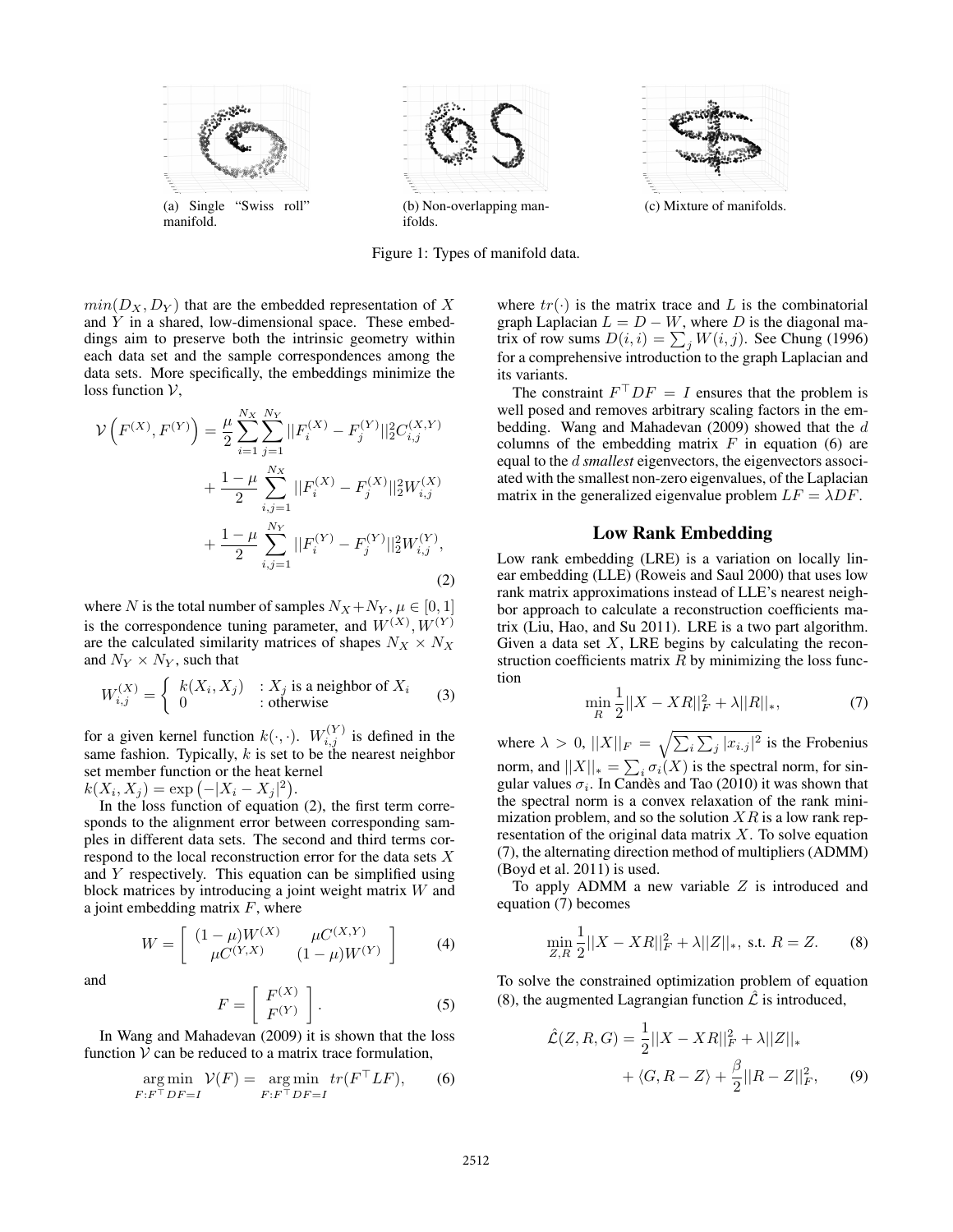where G is the Lagrange multiplier and  $\beta$  is the penalty parameter that controls the convergence of the ADMM algorithm.

The second step of LRE preserves the point-wise linear reconstruction by holding  $R$  fixed while minimizing the reconstruction loss in the embedded space,

$$
\min_{F^{(X)}} \frac{1}{2} ||F^{(X)} - F^{(X)}R||_F^2 \ s.t. \ (F^{(X)})^\top F^{(X)} = I, \tag{10}
$$

where  $F^{(X)}$  is the embedding of X and I is the identity matrix. The constraint  $(F^{(X)})^{\top}F^{(X)} = I$  ensures that it is a well-posed problem. In Saul and Roweis (2003) it was shown that equation (10) can be minimized by calculating the d *smallest* non-zero eigenvectors of the Gram matrix  $(I - R)^\top (I - R).$ 

# Low Rank Alignment

Low rank alignment (LRA) is a novel algorithm for the manifold alignment task that uses a variant of LRE to embed the data sets to a joint manifold space, unlike previous alignment methods that have been based on Laplacian eigenmaps (Belkin and Niyogi 2001; Wang and Mahadevan 2008; 2009) and Isomap (Tenenbaum, De Silva, and Langford 2000; Wang and Mahadevan 2013). These methods rely on nearest neighbor graph construction algorithms, and are thus prone to creating spurious inter-manifold connections when mixtures of manifolds are present. These so-called *shortcircuit connections* are most commonly found at junction points between manifolds. In contrast, LRA is able to avoid this problem, successfully aligning data sets drawn from a mixture of manifolds. Figure 2 shows an example of this phenomena using a noisy dollar sign data set.

LRA differs from other manifold alignment algorithms in several key aspects. While some previous algorithms embed data using exclusively the eigenvectors of the graph Laplacian to preserve both inter-set correspondences and intra-set local geometry, LRA uses the eigenvectors of the sum of the Laplacian and the Gram matrix of low rank representations to preserve the inter-set correspondences and the intra-set *local linearity*. Moreover, previous manifold alignment algorithms require a reliable measure of similarity between nearest neighbor samples, whereas LRA relies on the linear weights used in sample reconstruction. Lastly, because LRA uses the global property of rank to calculate its reconstruction matrix, it can better discern the global structure of mixing manifolds (Liu, Hao, and Su 2011).

We now describe the low rank alignment algorithm for two data sets. It begins with the same setup as manifold alignment: two data sets  $X$  and  $Y$  are given, along with the correspondence matrix  $C^{(X,Y)}$  describing inter-set correspondences (see equation 1). The goal of LRA is to calculate a set of embeddings  $F^{(X)}$  and  $F^{(Y)}$  to a joint, low-dimensional manifold subspace that best preserves both inter-set correspondences and intra-set geometries.

In the first step of LRA, the reconstruction weight matrices  $R^{(X)} \in \mathbb{R}^{N_X \times N_X}$  and  $R^{(Y)} \in \mathbb{R}^{N_Y \times N_Y}$  are calculated individually according to equation (7). In this step, the low rank constraint defines a barycentric coordinate for each



Figure 2: Manifold construction on synthetic data. For each star, the large points are the four neighbors used to define the manifold. The lines match the stars with their neighbors. Notice that traditional nearest neighbor construction (on the left) has *short-circuits* incorrectly connecting the two manifolds, whereas the low rank construction (on the right) selects points that correctly differentiate the mixed manifolds.

sample that preserves locally linear relationships between samples. In Favaro, Vidal, and Ravichandran (2011) it is shown that the low rank representation problem in equation (7) can be solved in closed form. This avoids the iterative ADMM calculation found in the original LRE algorithm.

We begin by decomposing  $X$  using singular value decomposition (SVD),  $X = USV^{\top}$ . Next, the columns of V and S are partitioned into  $V = [V_1V_2]$  and  $S = [S_1S_2]$  according to the sets

$$
I_1 = \{i : s_i > 1 \ \forall s_i \in S\} \text{ and } I_2 = \{i : s_i \le 1 \ \forall s_i \in S\}.
$$

Then the reconstruction matrix  $R^{(X)}$  is calculated as

$$
R^{(X)} = V_1(I - S_1^{-2})V_1^{\top}.
$$
 (11)

 $R^{(X)}$ ,  $R^{(Y)}$  are calculated independently and so may be computed in parallel to reduce compute time. We next define the block matrices  $R, C \in \mathbb{R}^{N \times N}$  as

$$
R = \begin{bmatrix} R^{(X)} & 0 \\ 0 & R^{(Y)} \end{bmatrix} \text{ and } C = \begin{bmatrix} 0 & C^{(X,Y)} \\ C^{(Y,X)} & 0 \end{bmatrix}
$$
(12)

and  $F \in \mathbb{R}^{N \times d}$  as

$$
F = \left[ \begin{array}{c} F^{(X)} \\ F^{(Y)} \end{array} \right]. \tag{13}
$$

The second step of LRA is to calculate the embedding  $F$ of  $X, Y$  by minimizing the loss function

$$
\mathcal{Z}(F) = (1 - \mu) \|F - RF\|_F^2 + \mu \sum_{i,j=1}^N ||F_i - F_j||^2 C_{i,j},
$$
\n(14)

where  $\mu \in [0, 1]$  is the hyperparameter that controls the importance of inter-set correspondences. The first term of the sum in equation (14) accounts for the local geometry within each data set, and the second term accounts for the correspondences between sets. We can reduce this loss function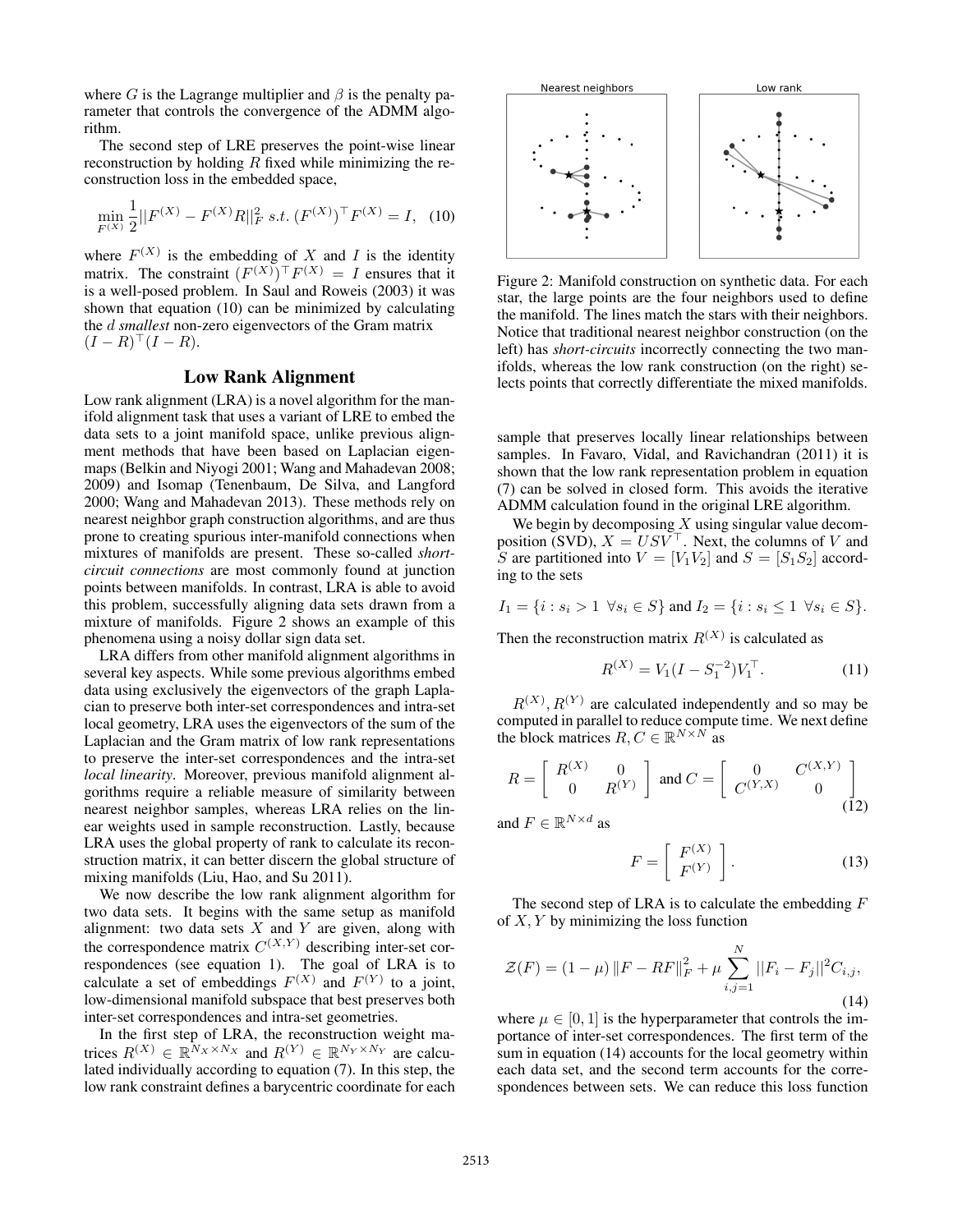to a sum of matrix traces:

$$
\mathcal{Z}(F) = (1 - \mu)tr((F - RF)^{\top}(F - RF)) \n+ \mu \sum_{k=1}^{d} \sum_{i,j=1}^{N} ||F_{i,k} - F_{j,k}||_{2}^{2}C_{i,j} \n= (1 - \mu)tr((I - R)F)^{\top}(I - R)F) \n+ 2\mu \sum_{k=1}^{d} F_{\cdot,k}^{\top} LF_{\cdot,k} \n= (1 - \mu)tr(F^{\top}(I - R)^{\top}(I - R)F) \n+ 2\mu tr(F^{\top}LF).
$$
\n(15)

Similarly to LLE and LRE, we introduce the constraint  $F^{\top}F = I$  to ensure that the minimization of the loss function  $\mathcal Z$  is a well-posed problem. Thus, we have

$$
\underset{F:F^\top F=I}{\arg\min} \mathcal{Z} = \underset{F:F^\top F=I}{\arg\min} (1-\mu) tr(F^\top M F) + 2\mu tr(F^\top L F),\tag{16}
$$

where  $M = (I - R)^{\top} (I - R)$ . To construct a loss function from equation (16), we take the right hand side and introduce the Lagrange multiplier  $\Lambda$ ,

$$
\mathcal{L}(F,\Lambda) = (1 - \mu)tr(F^{\top}MF) + 2\mu tr(F^{\top}LF) + \langle \Lambda, F^{\top}F - I \rangle.
$$
 (17)

To minimize equation (17), we find the roots of its partial derivatives,

$$
\frac{\partial \mathcal{L}}{\partial F} = 2(1 - \mu)MF + 4\mu LF - 2\Lambda F = 0
$$

$$
\frac{\partial \mathcal{L}}{\partial \Lambda} = F^{\top}F - I = 0.
$$
(18)

From this system of equations, we are left with the matrix eigenvalue problem

$$
((1 - \mu)M + 2\mu L) F = \Lambda F \text{ and } FT F = I. \quad (19)
$$

Therefore, to solve equation (16), we calculate the d *smallest* non-zero eigenvectors of the matrix

$$
(1 - \mu)M + 2\mu L. \tag{20}
$$

This eigenvector problem can be solved efficiently because the matrix  $M + L$  is guaranteed to be symmetric, positive semidefinite (PSD), and sparse. These properties arise from the construction,

$$
M + L = \begin{bmatrix} (I - R^{(X)})^2 & 0 \\ 0 & (I - R^{(Y)})^2 \end{bmatrix} + \begin{bmatrix} D^X & -C^{(X,Y)} \\ (-C^{(X,Y)})^T & D^Y \end{bmatrix}, \quad (21)
$$

where by construction  $D = \begin{bmatrix} D^X & 0 \\ 0 & D^Y \end{bmatrix}$  $0$   $D^Y$  is a PSD diagonal matrix and  $C^{(X,Y)}$  is a sparse matrix.

The time complexity of LRA is dominated by two operations: the full singular value decomposition necessary for step 1 and the sparse eigenvector decomposition in step 2. The SVD runs in cubic time proportional to the number of samples. This cost may be somewhat mitigated with a parallel approach, as the reconstruction matrix is calculated separately for each data set. The eigenvector decomposition also runs in cubic time proportional to the number of samples.

# Algorithm 1: Low Rank Alignment

**Input**: data matrices  $X, Y$ , embedding dimension  $d$ , correspondence matrix  $C^{(X,Y)}$  and weight  $\mu$ . Output: embeddings matrix F.

Step 0: Column normalize X & Y *(optional but recommended if* X *and* Y *differ largely in scale)*. Step 1: Compute the reconstruction coefficient matrices  $R^{(X)}, R^{(Y)}$ :  $USV^{\top} = \text{SVD}(X)$  $R^{(X)} = V_1(I - S_1^{-2})V_1^{\top}$  $\hat{U}\hat{S}\hat{V}^{\top} = \text{SVD}(Y)$  $R^{(Y)} = \hat{V}_1 (I - \hat{S}_1^{-2}) \hat{V}_1^{\top}$ Step 2: Set F equal to the d *smallest* eigenvectors of the matrix in equation (20).

### Experimental Results

To evaluate the effectiveness of LRA, experiments were performed on two very different real-world data sets. For comparison, we implemented three state of the art alignment techniques: (instance-level/non-linear) manifold alignment (Wang and Mahadevan 2009), affine matching alignment (Lafon, Keller, and Coifman 2006), and Procrustes alignment (Wang and Mahadevan 2008). All of the methods evaluated align data sets by embedding the sets into a shared low-dimensional space. Affine matching and Procrustes alignment can only align two data sets at a time, and while LRA and manifold alignment do not suffer this limitation, we chose to limit our experimentation to alignment problems involving pairs of data sets.

All experiments were implemented in Python by the authors, with help from the machine learning library Scikitlearn (Pedregosa et al. 2011). An implementation of LRA is available for download on the author's website.<sup>1</sup>

### Calibration Transfer

The first data set was a suite of laser-induced breakdown spectra (LIBS) acquired from 100 different geological samples under Mars-like atmospheric conditions at Mount Holyoke College. LIBS instruments are spectrometers composed of a high energy laser that pulses a sample to create plasma, which is observed by a charge-coupled device (CCD) that records the energy emitted. This data set was created in support of the Mars Science Laboratory mission

<sup>1</sup> https://github.com/all-umass/low\_rank\_alignment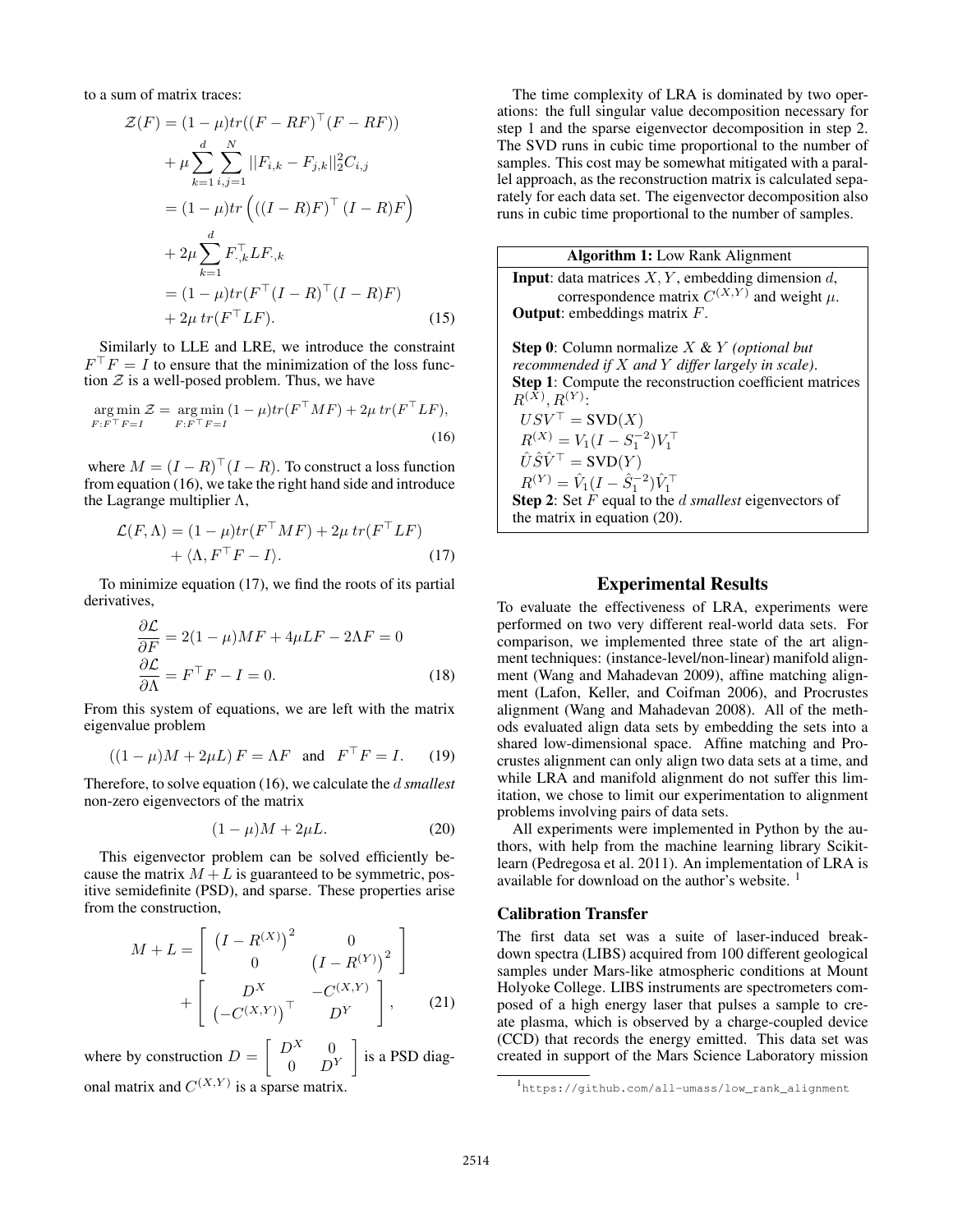for the ChemCam instrument, a LIBS spectrometer on the rover *Curiosity*.

The task of this experiment is calibration transfer (CT). CT is a transfer learning problem well-studied in chemometrics (Feudalea et al. 2002; Zheng et al. 2014; Ridder, Ver Steeg, and Price 2014), but largely ignored by the machine learning community. The general setup of the problem is the following. The spectra of a set of samples (e.g., rock powders) are recorded on two different instruments or on the same instrument under two varying conditions. The goal is to find a mapping or an alignment between the two sets of spectra. Frequently in all types of spectroscopic studies there is a need to ensure that possible differences in environmental or experimental conditions are mitigated or negated. CT provides an excellent solution to the task of reconciling data in inter- and intra-lab comparisons on Earth and in extraterrestrial applications.

In this experiment, the samples were recorded on the same instrument under a low and high laser power setting, 3% and 5% power respectively. The spectra were first preprocessed according to Wiens et al. (2013). The resultant spectra are 5485-dimensional vectors where each feature corresponds to the response of a particular wavelength channel between 225-925 nm.



Figure 3: Five mineral spectra selected at random from the LIBS data set. The left hand side shows the spectra recorded with a low power laser, and the right hand side shows the corresponding spectra recorded at a high power.

The task of this experiment was to align the set of low power spectra with the set of high power spectra. A low power spectrum was considered correctly aligned if the corresponding high power spectrum was within its 3-nearest neighbors in the embedded space.

For all models evaluated, the correspondence weight was set to  $\mu = 0.8$ , based upon the ratio of train/test data. All competing models required an additional nearest neighbor hyperparameter. This hyperparameter was optimized using grid search and cross validation. For affine matching and Procrustes alignment the number of neighbors used was  $k =$ 10, and for traditional manifold alignment  $k = 4$ . For all of these competing methods, a binary weight was used in the graph construction because it proved more accurate than the heat kernel for this experiment.

The 5-fold cross validation results are shown in Figure

4. In each iteration, correspondences are provided for 80 spectra while the other 20 spectra are used for evaluation. The experiment was repeated 30 times with a random partitioning of folds. LRA outperformed all other models tested achieving an accuracy of 46.6% at  $d = 8$ , while the next best performing model, affine matching, had an accuracy of 42% at  $d = 7$ .

The error bars in this experiment (Figure 4) are larger than those in the following language experiments (Figure 5) due to the relatively small size of the 100 spectra data set.



Figure 4: Cross validation results of 100 sample spectra alignment with  $1-\sigma$  error bars.

In this last test, it was assumed that all of the spectra were recorded at both power settings, but in reality CT is often used when only a portion of the sample set is recorded under both conditions. For example, a researcher may have a large database recorded at high power that he or she uses to fit a regression model for predicting the chemical compositions (% weight) of the spectra. As commonly occurs, the researcher also has a smaller *calibration set* recorded at both high and low powers. Unfortunately, an unforeseen instrument malfunction occurrs allowing the spectrometer to only use low power. To predict subsequent low power spectra using the high power database, an alignment must be calculated.

To simulate this situation, we calculated an alignment using 30 samples at both powers (the calibration set), 50 samples at only high power (the large database), and 20 samples at only low power. The 20 low power samples represent the *out-of-sample* spectra recorded after instrument malfunction. To note, this results in a non-square correspondence matrix  $C^{(X,Y)}$ .

Next, a multivariate linear regression model was trained to predict 10 major elements of the minerals (e.g.,  $SiO<sub>2</sub>$ ,  $Al_2O_3$ , CaO) using the embedded high power database and the embedded calibration samples. To evaluate the regression model, the compositions of the 20 embedded low power spectra were predicted and compared to ground-truth composition values.

Setting  $d = 8$ , the experiment was repeated 30 times with randomized sets. The regression model trained on LRA achieved on average a 1.8%, 4.8%, and 8.1% improvement in RMSEP over affine matching, Procrustes alignment, and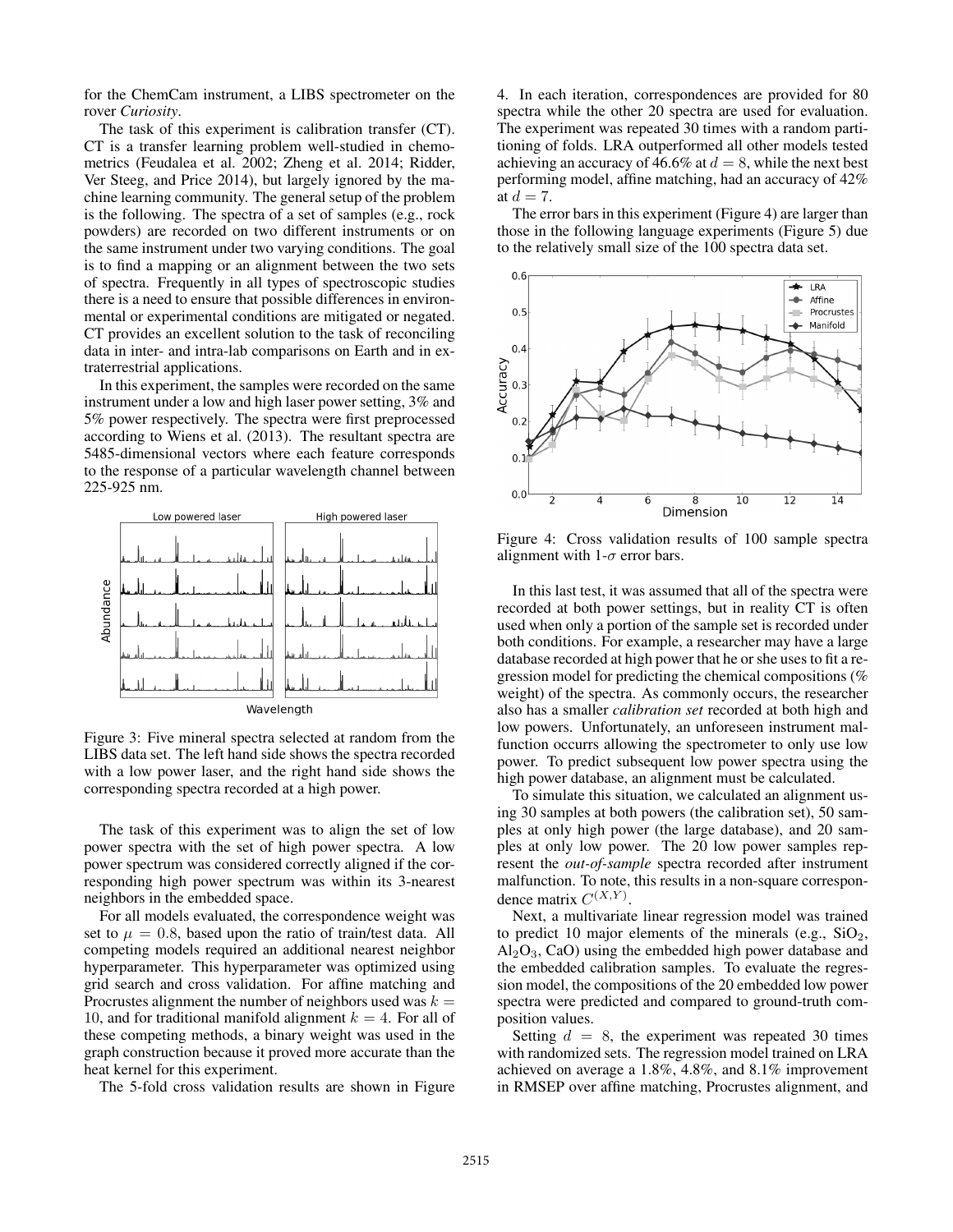traditional manifold alignment, respectively. This shows that the high accuracy of LRA in alignment translates to improved performance in the final predictive model.

# European Parliament Proceedings

In this second set of experiments, we used the transcribed proceedings of the European Parliament (Koehn 2005) for a standard cross-language document retrieval task. The task is simply stated: given a document in one language, find its matching document in the second language. The parliament corpus was collected between April 1996 and November 2011 and transcribed into 21 European languages. In the corpus, each utterance of a speaker was transcribed into paragraphs of typically 2-5 sentences. This data set is commonly used when comparing manifold alignment algorithms (Wang and Mahadevan 2008; 2013).

In the first experiment, we align the German corpus with the English corpus, and in the second experiment we align the Italian corpus with the English corpus. We chose these languages because each had approximately 1.9 million sentence pairs.

To represent the utterances, a bag-of-words model was used, where the 2500 most frequently occurring words were considered, after filtering for stop-words. Unlike methods like Gale and Church (1993) and Resnik and Smith (2003) that used domain knowledge in their model preprocessing, we used a simple statistical model to compare the different alignment methods more directly. To pare down the data set for efficient experimentation, only sentences with more than 45 words were used, resulting in a subset of approximately 2500 sentence pairs for both English/German and English/Italian experiments. For accurate method comparison, we used 5-fold cross validation. In each fold, 80% of the sentence correspondences were provided and the remaining 20% of the sentences were used for evaluation. To evaluate a sentence alignment, we define a correct translation as a sentence embedding where the true correspondence pair appears within the 10-nearest neighbors in the embedded space.

All methods used the same default correspondence weight  $\mu = 0.5$ . Grid search and cross validation were used to tune the number of nearest neighbors for all competing models. For affine matching and Procrustes alignment  $k = 125$ , and for manifold alignment  $k = 5$ .

The results of the text alignment test are shown in Figure 5. LRA outperformed all other evaluated models in the English-German experiment, with an accuracy of 90% at embedding dimension  $d = 100$  and 88.4% at  $d = 140$ . In contrast, the best accuracy achieved by any competing method was 63.1% using affine matching. In the English-Italian test, the accuracy of every method was greater, but LRA continued to outperform all other methods tested.

Traditional manifold alignment was clearly the worstperforming model. Affine matching and Procrustes alignment are both two-step algorithms in the sense that they rely on a second transformation after the embedding step. In contrast, manifold alignment and LRA are one-step algorithms that incorporate these constraints into their embeddings and so could be seen to place more importance on their ability

to recover the shared manifold of the data sets. This skewed performance between methods suggests that the corpora are drawn from mixtures of manifolds.



Figure 5: Cross validation results of EU parallel corpus with 2410 Italian-English sentences pairs and 2110 German-English sentences pairs.

### Conclusion

This paper presents a novel algorithm for manifold alignment that can align data sets drawn from a mixture of manifolds. Unlike previous manifold alignment algorithms that rely on nearest neighbor graph construction, LRA instead uses a low rank matrix constraint to calculate its reconstruction weight matrix, which has been demonstrated to be less prone to short-circuit connections. We have demonstrated the effectiveness of the algorithm at two diverse real-world tasks: calibration transfer for spectroscopic data and crosslanguage information retrieval. In both tasks, LRA outperformed all other evaluated methods.

As manifold learning and alignment techniques are applied to more complex tasks, the mixture of manifolds problem has become increasingly apparent. The proposed Low Rank Alignment is the first such alignment method to gracefully handle arbitrary manifold mixtures, a benefit which is reflected in the task performance comparisons.

In future work, we plan to adapt existing manifold alignment methods for mixtures of manifolds and to create novel mixture-friendly regression methods.

### Acknowledgments

This material is based upon work supported in part by the National Science Foundation under grants CHE-1307179 and CHE-1306133.

#### References

Belkin, M., and Niyogi, P. 2001. Laplacian eigenmaps and spectral techniques for embedding and clustering. *Advances in neural information processing systems* 585–591.

Boyd, S.; Parikh, N.; Chu, E.; Peleato, B.; and Eckstein, J. 2011. Distributed optimization and statistical learning via the alternating direction method of multipliers. *Foundations and Trends in Machine Learning* 3(1):1–122.